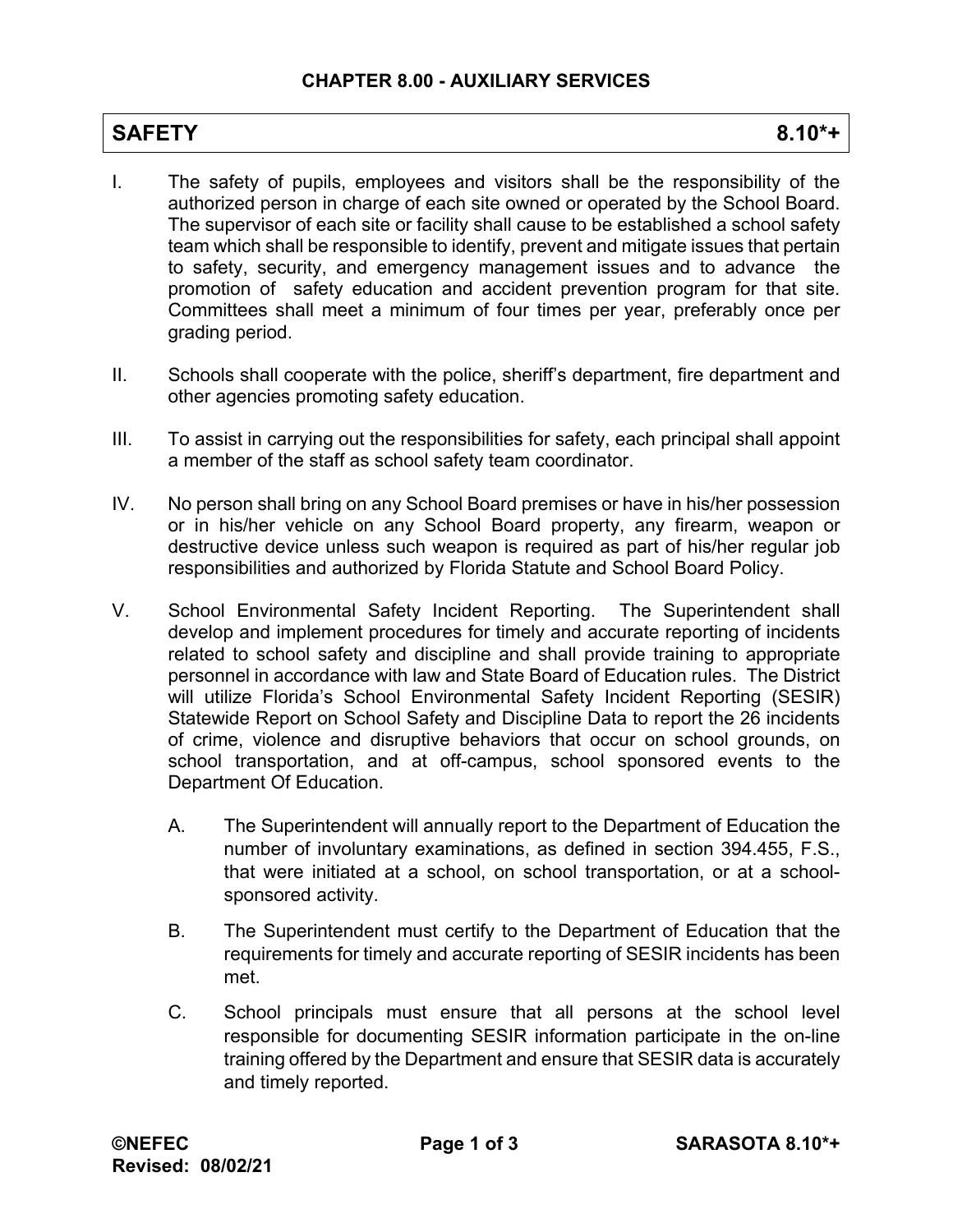## **CHAPTER 8.00 - AUXILIARY SERVICES**

- VI. Nonmedical School District personnel shall not perform invasive medical services that require special medical knowledge, nursing judgment and nursing assessment, including but not limited to: sterile catheterization, nasogastric tube feedings, cleaning and maintaining a tracheostomy and deep suctioning of a tracheostomy. Nonmedical assistive personnel can perform health related services upon successful completion of child-specific training by a registered nurse. These procedures, which include but are not limited to clean intermittent catheterization, gastrostomy tube feedings, monitoring blood glucose and administering emergency injectable medications, must be monitored by a nurse. A registered nurse shall determine if nonmedical School District personnel shall be allowed to perform any other invasive medical services not listed above.
- VII. A child under the age of sixteen (16) shall wear appropriate headgear as required by law for any equine activity on a public school site. Students shall wear appropriate headgear when participating in an off campus, school sponsored equine activity as required by law.
- VIII. The Superintendent or designee shall require that hazardous conditions found on any School Board property be reported immediately and that reported hazards be investigated and corrected or removed, as appropriate.
- IX. School alarm systems shall be monitored on a monthly basis or more frequently as needed. Any malfunction shall be reported for immediate repair.
- X. The Superintendent shall develop appropriate emergency management and emergency preparedness plans. Emergency plans shall include notification procedures for weapon use and hostage situations, hazardous materials and toxic chemical spills, weather emergencies, and exposure resulting from a manmade emergency.
- XI. The School Board delegates to the Chief of the Sarasota County Schools Police (SCSPD) Department the authority to develop and implement appropriate General Orders relating to the administration of the SCSPD. These General Orders must comply with State law and may not be inconsistent with the provisions of any School Board Policy or collective bargaining agreement(s) between the School Board and any bargaining unit representing members of the SCSPD.
- XII. The District shall annually conduct a self-assessment of safety and security practices. Based upon this self-assessment and other concerns, if applicable, the Superintendent shall present appropriate recommendations to the School Board for increasing safety and security and the School Board shall take such actions as it deems necessary and appropriate to address safety and security in the District or at individual sites.